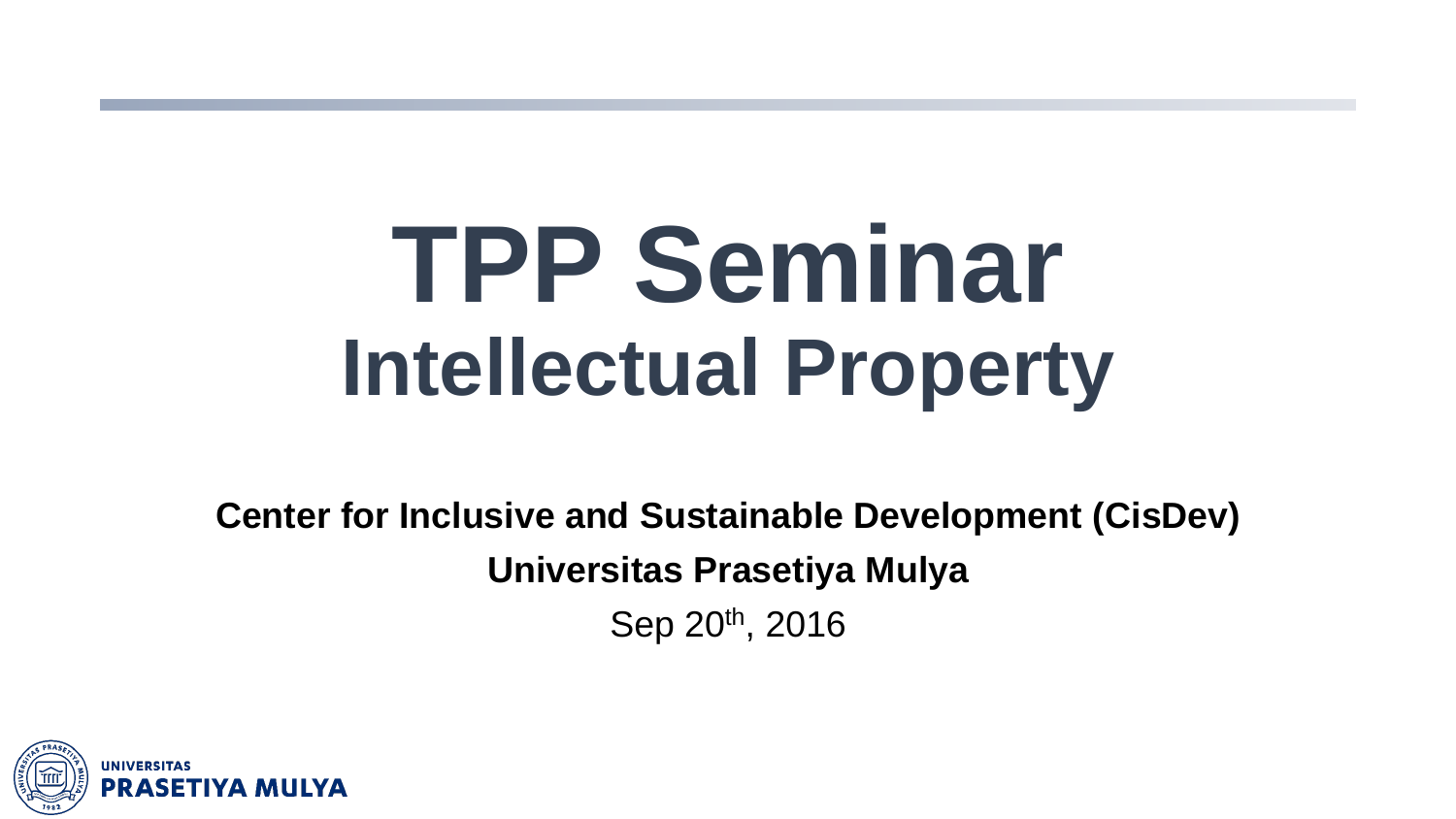## INDONESIA INTELLECTUAL PROPERTY: APPLICATIONS

| Year | <b>Patent</b> | <b>Copyright</b> | <b>Trademark</b> | <b>Industrial</b><br><b>Design</b> | <b>Total</b> |
|------|---------------|------------------|------------------|------------------------------------|--------------|
| 2010 | 5,821         | 4,882            | 47,794           | 4,047                              | 62,544       |
| 2011 | 6,123         | 5,541            | 53,196           | 4,196                              | 69,056       |
| 2012 | 7,027         | 6,382            | 62,445           | 4,612                              | 80,466       |
| 2013 | 7,800         | 6,190            | 62,813           | 4,258                              | 81,061       |
| 2014 | 8,348         | 5,142            | 60,894           | 3,376                              | 77,760       |
| 2015 | 8,874         | 5,467            | 61,787           | 2,770                              | 78,898       |

*Source: Ditjen Kekayaan Intelektual*





*Source: WIPO Statistics Database 2015*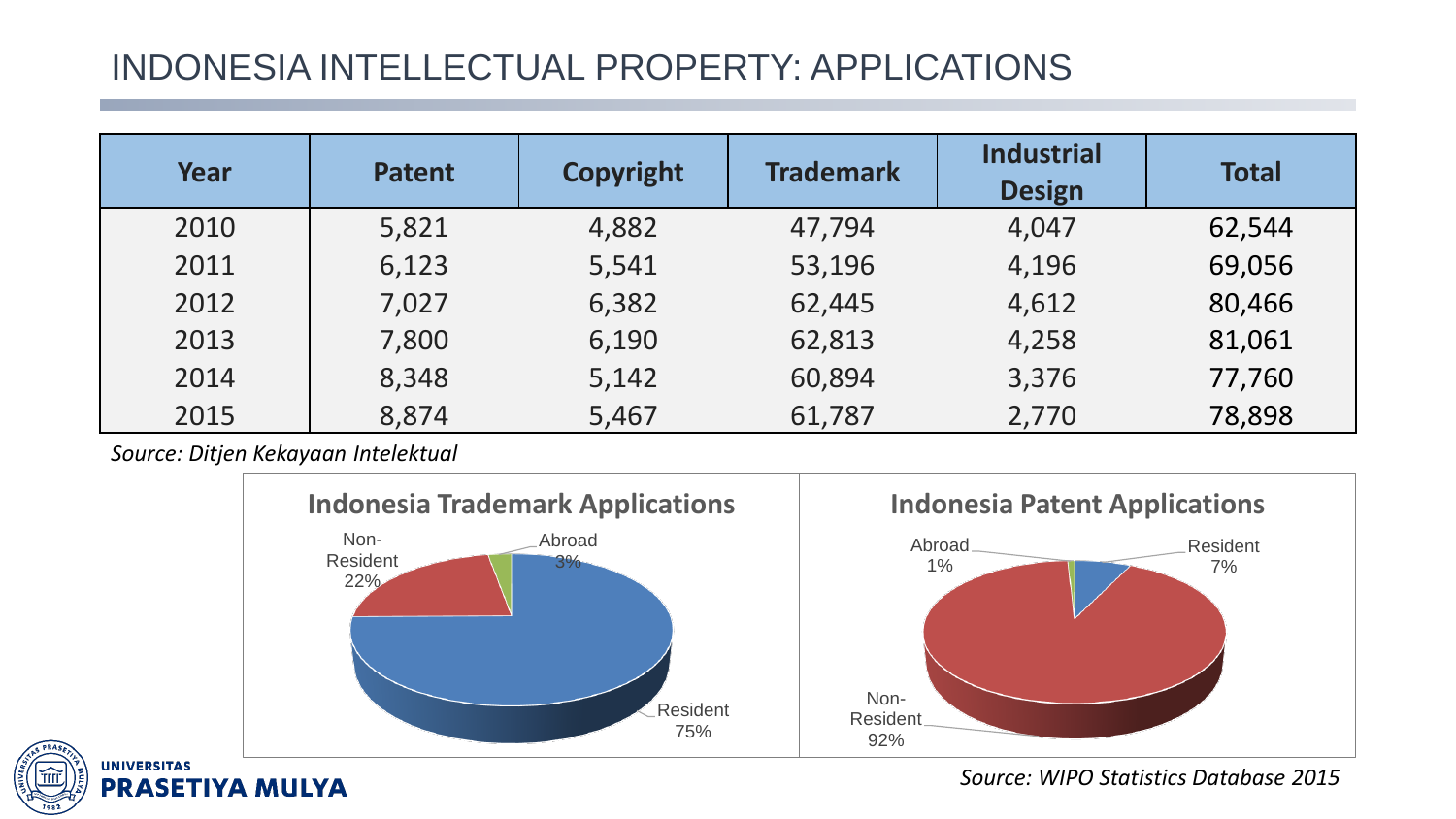## INTERNASIONAL PROPERTY RIGHTS: PROTECTION

| <b>Country</b>           | 2010 | 2011 | 2012 | 2013 | 2014           | 2015 | 2016 |
|--------------------------|------|------|------|------|----------------|------|------|
| New Zealand              | 8.3  | 8.2  | 8.2  | 8.4  | 8.3            | 8.2  | 8.3  |
| Singapore                | 8.2  | 8.3  | 8.1  | 8.1  | 8.2            | 8.1  | 8.1  |
| Japan                    | 7.6  | 7.6  | 7.7  | 7.7  | 7.8            | 8.0  | 8.0  |
| Canada                   | 8.0  | 8.0  | 8.0  | 8.0  | 8.0            | 7.9  | 8.0  |
| Australia                | 8.2  | 8    | 7.8  | 7.9  | 7.8            | 7.7  | 7.9  |
| <b>USA</b>               | 7.9  | 7.5  | 7.5  | 7.6  | 7.7            | 7.6  | 7.7  |
| Chile                    | 6.4  | 6.7  | 6.7  | 6.8  | 6.8            | 6.6  | 6.7  |
| Malaysia                 | 6.1  | 6.1  | 6.5  | 6.5  | 6.5            | 6.6  | 6.8  |
| Indonesia                | 4.1  | 5.0  | 4.8  | 4.9  | 5 <sup>1</sup> | 4.9  | 5.0  |
| Mexico                   | 4.7  | 5.0  | 5.1  | 5.2  | 5.2            | 4.7  | 4.8  |
| Peru                     | 4.3  | 4.9  | 5.0  | 5.0  | 5.0            | 4.6  | 4.8  |
| Vietnam                  | 4.5  | 4.9  | 4.7  | 4.7  | 4.8            | 4.5  | 4.7  |
| <b>Brunei Darussalam</b> |      |      |      |      |                |      |      |



**UNIVERSITAS PRASETIYA MULYA** 

*Source: Property Rights Alliance*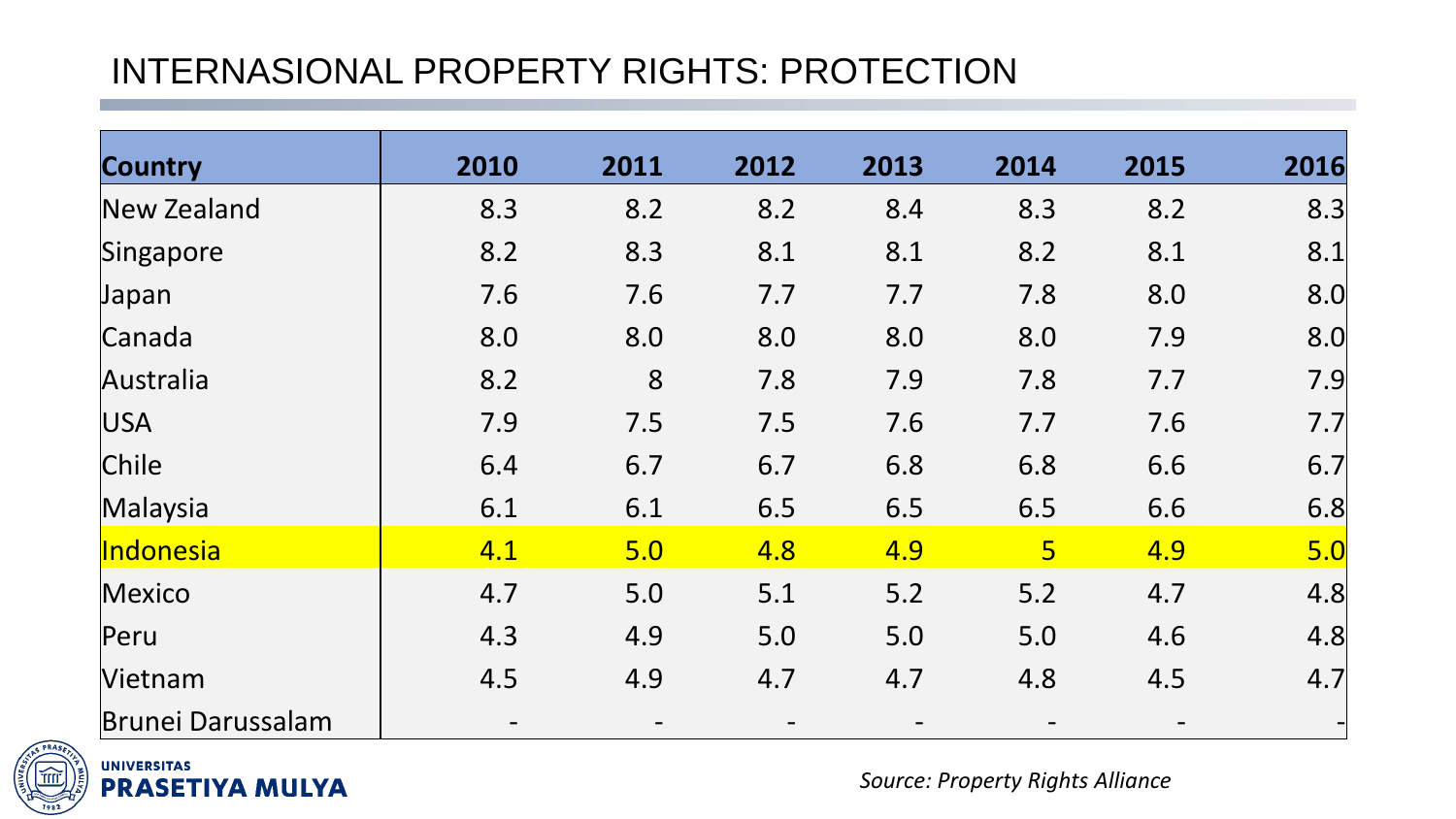## PROPERTY RIGHTS INDEX: INDONESIA

|                 | 2010 | 2011 | 2012 | 2013           | 2014 | 2015 | 2016             |
|-----------------|------|------|------|----------------|------|------|------------------|
| <b>PR Index</b> | 4.1  | 5.0  | 4.8  | 4.9            | b    | 4.9  | 5.0 <sub>l</sub> |
| $\Box$          | 3.7  | 4.2  | 3.9  | $\overline{4}$ | 4.2  |      | <u> 41</u>       |
| $2.$ PPR        | 5.5  | 6.7  | 6.6  | 6.7            | 6.6  | 6.5  | 6.5              |
| ְרִי            | 3.2  |      |      | 41             | 49   | 4.1  |                  |





*Source: Property Rights Alliance*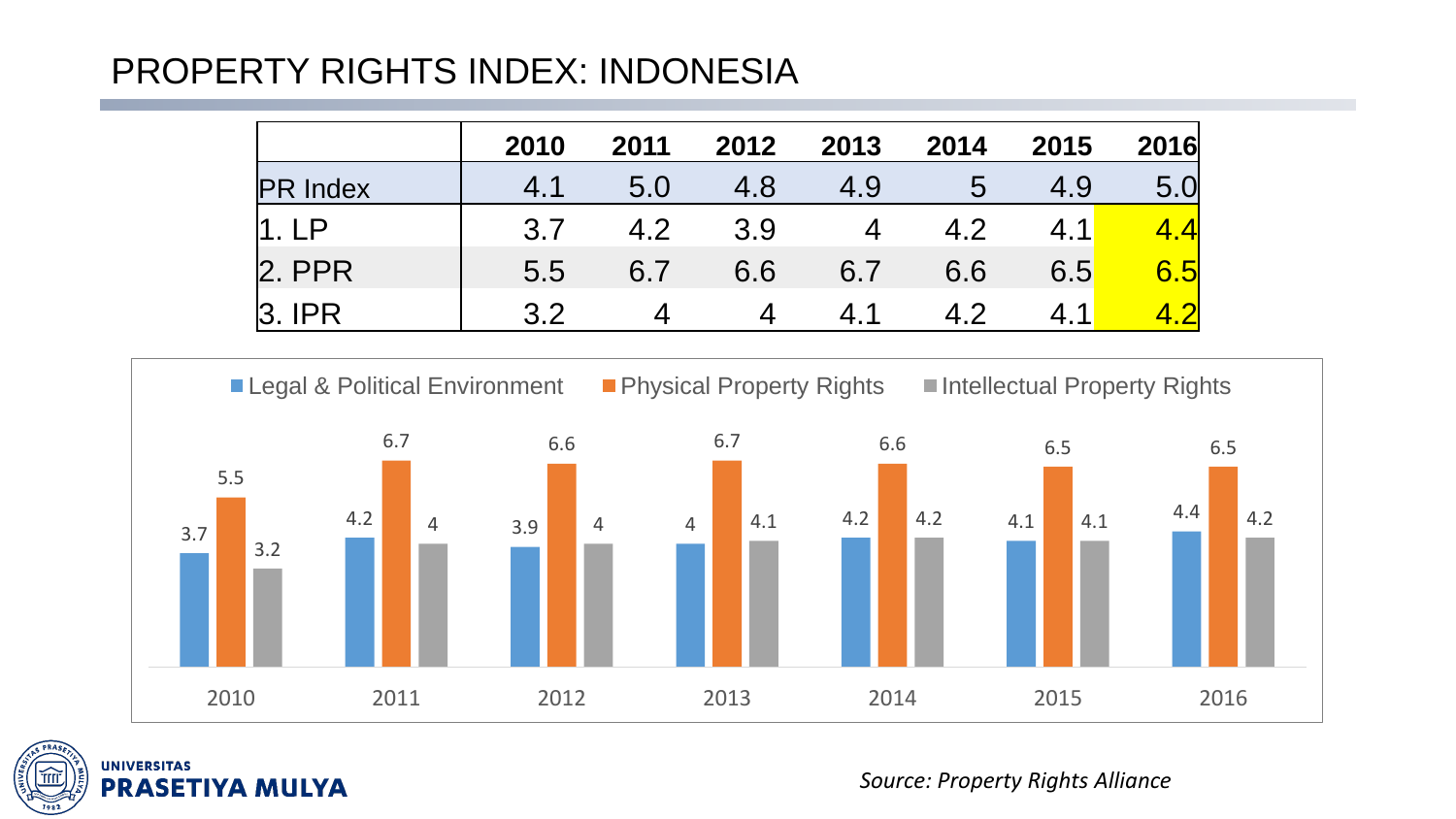## INDONESIA PROPERTY RIGHTS SUB-COMPONENT: 2016 SCORE

| <b>LP</b>                                               | <b>Score</b> | <b>Rank Globally</b> |
|---------------------------------------------------------|--------------|----------------------|
| Overall                                                 | 4.4          | 70 of 128            |
| 1. Judicial independence                                | 5.1          | 57 of 128            |
| 2. Rule of law                                          | 4.3          | 83 of 128            |
| 3. Political stability                                  | 4.3          | 85 of 128            |
| 4. Control of corruption                                | 3.8          | 86 of 128            |
|                                                         |              |                      |
| <b>IPR</b>                                              | <b>Score</b> | <b>Rank Globally</b> |
| Overall                                                 | 4.2          | 98 of 128            |
| 1. Protection of Intellectual Property<br><b>Rights</b> | 5.4          | 47 of 128            |
| 2. Patent Protection                                    | 5.5          | 87 of 108            |

*Source: Property Rights Alliance*

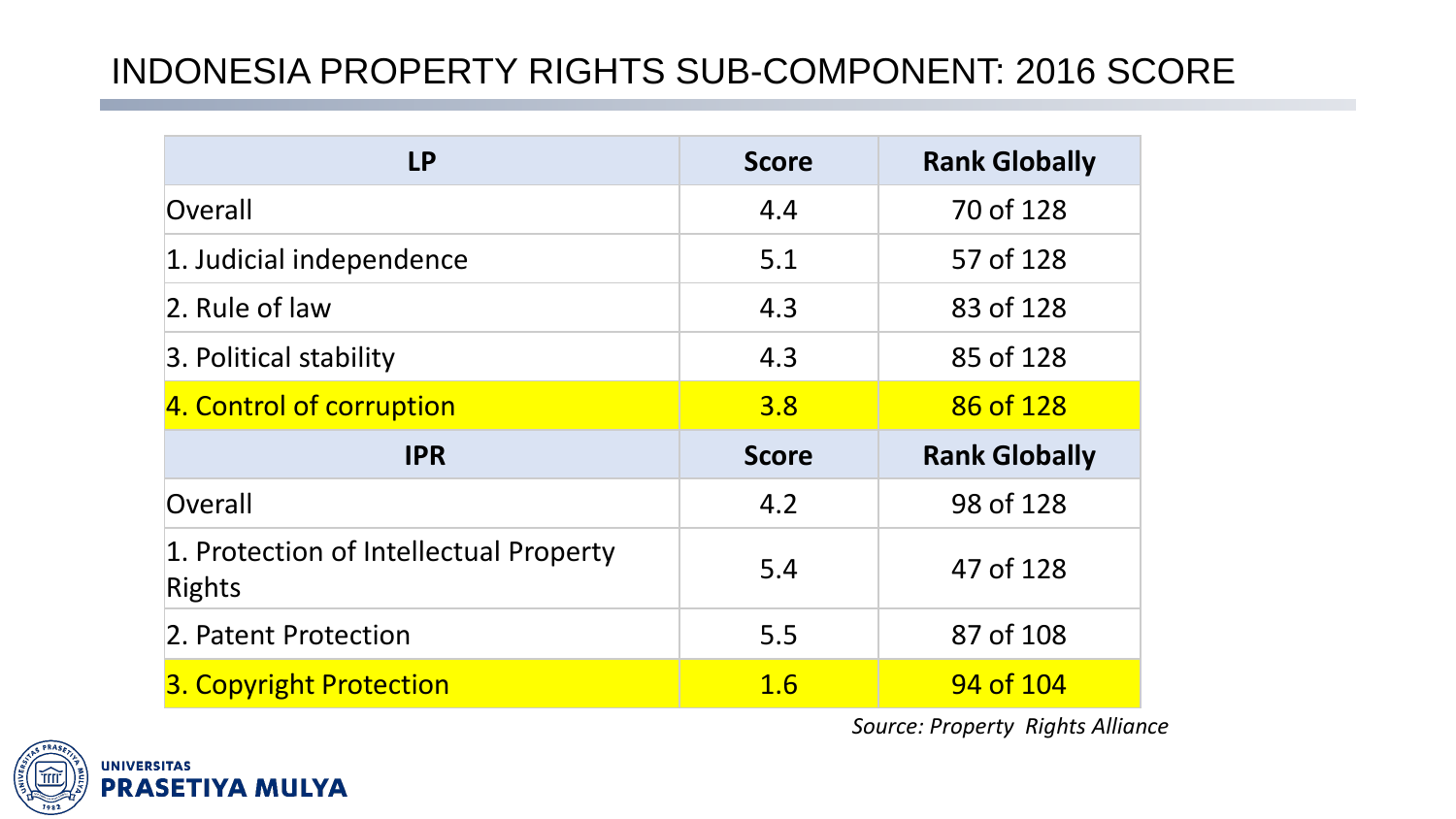## SPECIAL 301 REPORT: PRIORITY WATCH LIST

| 2010      | 2011             | 2012             | 2013             | 2014             | 2015             |
|-----------|------------------|------------------|------------------|------------------|------------------|
| Canada    | Canada           | Canada           | Chile            | Chile            | Chile            |
| Chile     | Chile            | Chile            | <b>Indonesia</b> | <b>Indonesia</b> | <i>Indonesia</i> |
| Indonesia | <b>Indonesia</b> | <b>Indonesia</b> |                  |                  |                  |

*Source: US Trade Representative*

Special 301 Report: The reports identify trade barriers to U.S. **companies** and **products** due to the intellectual property (e.g. copyright, patents and trademarks) in other countries and classify the countries into:

- 1. Priority Watch List (PWL): "serious intellectual property rights deficiencies" that require increased USTR attention
- 2. Watch List (WL): "serious intellectual property rights deficiencies" but are not yet placed on the PWL

Special 301 Report backed up by US business associations including:

- 1. Pharmaceutical Research and Manufacturers of America (PhRMA)
- 2. International Property Alliance (IIPA) e.g. BSA, MPAA, ESA, IFTA, AAP, NMPA, RIAA)

**UNIVERSITAS**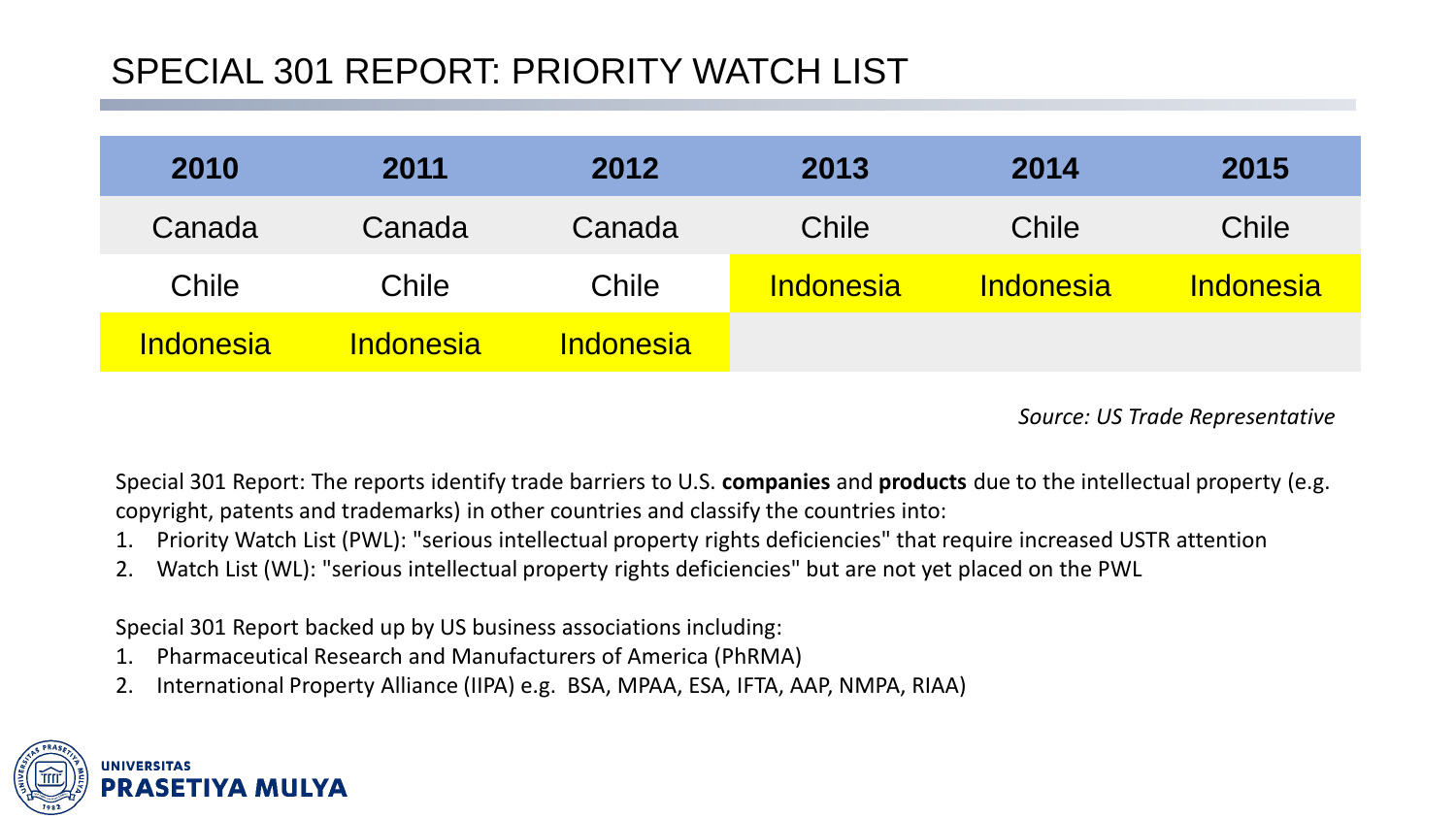| 2010                        | 2011                        | 2012                        | 2013          | 2014          | 2015          |
|-----------------------------|-----------------------------|-----------------------------|---------------|---------------|---------------|
| <b>Malaysia</b>             | Malaysia                    | <b>Mexico</b>               | Canada        | Canada        | Canada        |
| <b>Mexico</b>               | <b>Mexico</b>               | Peru                        | <b>Mexico</b> | <b>Mexico</b> | <b>Mexico</b> |
| Peru                        | Peru                        | Vietnam                     | Peru          | Peru          | Peru          |
| Vietnam                     | Vietnam                     | <b>Brunei</b><br>Darussalam | Vietnam       | Vietnam       | Vietnam       |
| <b>Brunei</b><br>Darussalam | <b>Brunei</b><br>Darussalam |                             |               |               |               |

*Source: US Trade Representative*

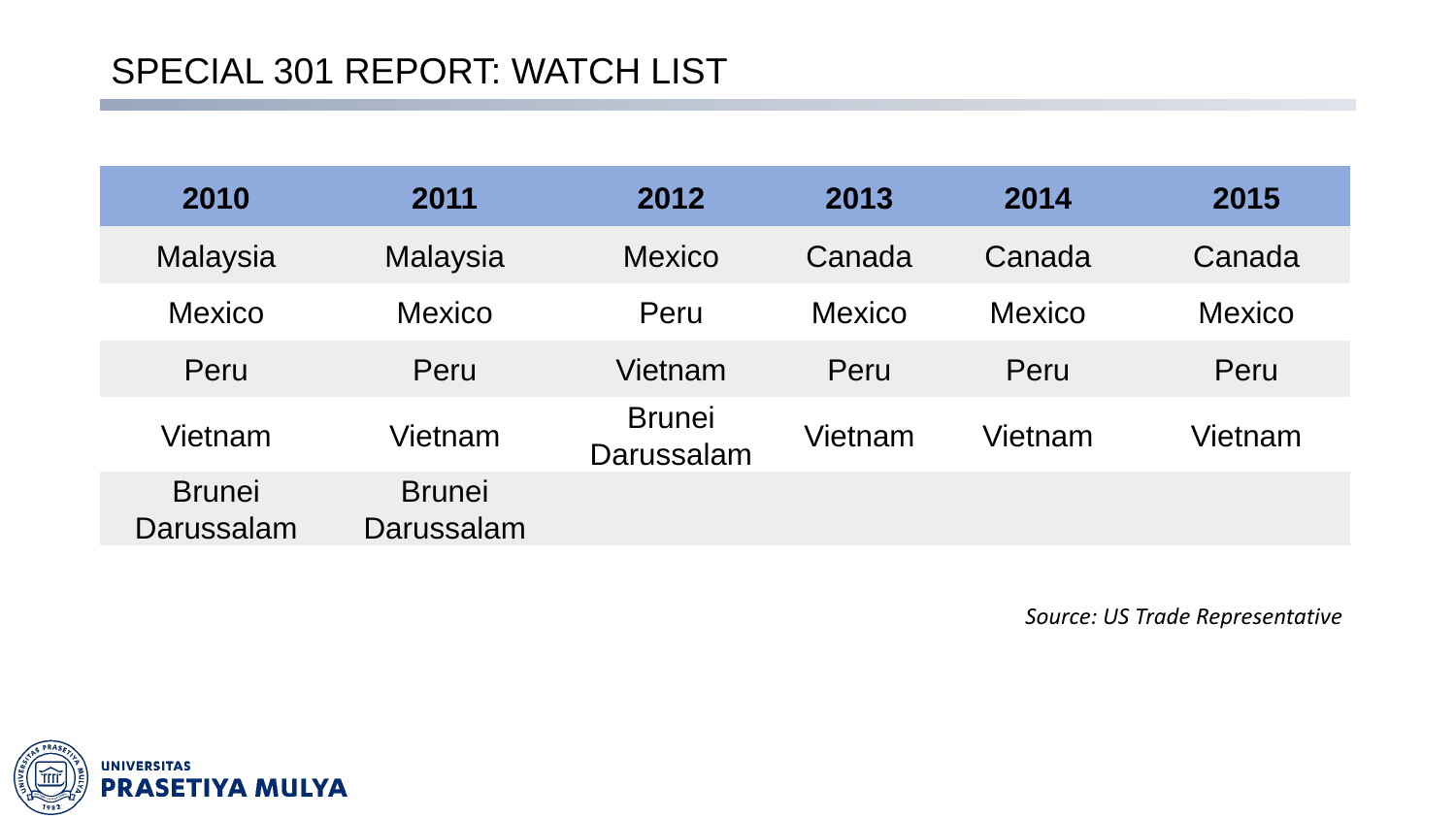## UNLICENSED SOFTWARE INSTALLATION: COPYRIGHT PROTECTION

| <b>Country</b>           | 2009 | 2011 | 2013 | 2015 |
|--------------------------|------|------|------|------|
| <b>USA</b>               | 20%  | 19%  | 18%  | 17%  |
| New Zealand              | 22%  | 22%  | 20%  | 18%  |
| Japan                    | 21%  | 21%  | 19%  | 18%  |
| Australia                | 25%  | 23%  | 21%  | 20%  |
| Canada                   | 29%  | 27%  | 25%  | 24%  |
| Singapore                | 35%  | 33%  | 32%  | 30%  |
| <b>Mexico</b>            | 60%  | 57%  | 54%  | 52%  |
| <b>Malaysia</b>          | 58%  | 55%  | 54%  | 53%  |
| Chile                    | 64%  | 61%  | 59%  | 57%  |
| Peru                     | 70%  | 67%  | 65%  | 63%  |
| <b>Brunei Darussalam</b> | 67%  | 67%  | 66%  | 66%  |
| Vietnam                  | 85%  | 81%  | 81%  | 78%  |
| Indonesia                | 86%  | 86%  | 84%  | 84%  |



*Source: The Software Alliance (BSA)*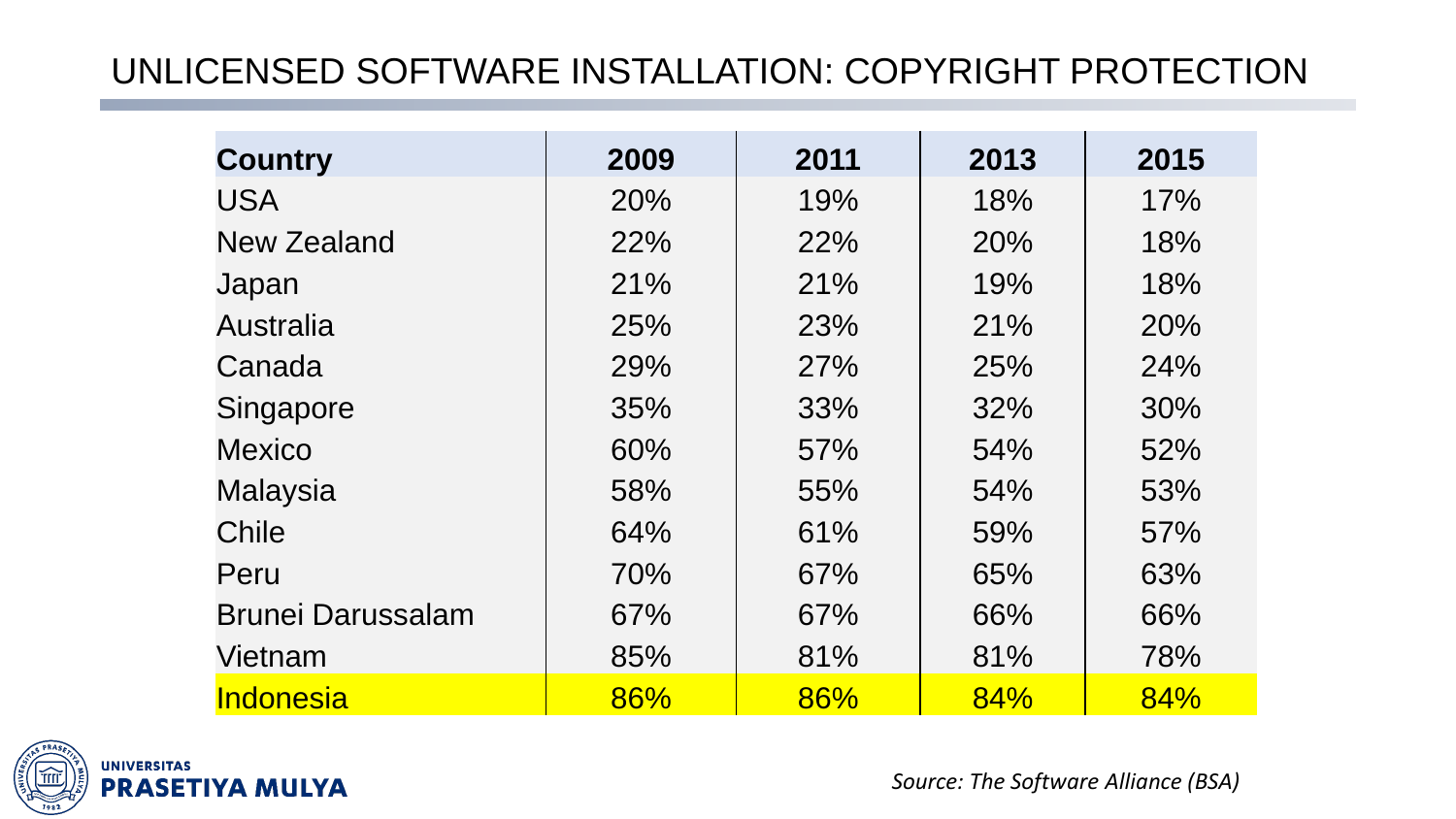## UNLINCENSED SOFTWARE: COMMERCIAL VALUE (\$ MILLIONS)

| <b>Country</b>           | 2009    | 2011    | 2013    | 2015    |
|--------------------------|---------|---------|---------|---------|
| <b>Brunei Darussalam</b> | \$14    | \$25    | \$13    | \$19    |
| <b>New Zealand</b>       | \$63    | \$99    | \$78    | \$66    |
| Peru                     | \$124   | \$209   | \$249   | \$210   |
| Singapore                | \$197   | \$255   | \$344   | \$290   |
| Chile                    | \$315   | \$382   | \$378   | \$296   |
| <b>Malaysia</b>          | \$453   | \$657   | \$616   | \$456   |
| <b>Australia</b>         | \$550   | \$763   | \$743   | \$579   |
| Vietnam                  | \$353   | \$395   | \$620   | \$598   |
| Canada                   | \$943   | \$1,141 | \$1,089 | \$893   |
| <b>Mexico</b>            | \$1,056 | \$1,249 | \$1,211 | \$980   |
| Japan                    | \$1,838 | \$1,875 | \$1,349 | \$994   |
| Indonesia                | \$886   | \$1,467 | \$1,463 | \$1,145 |
| <b>USA</b>               | \$8,390 | \$9,773 | \$9,737 | \$9,095 |



*Source: The Software Alliance (BSA)*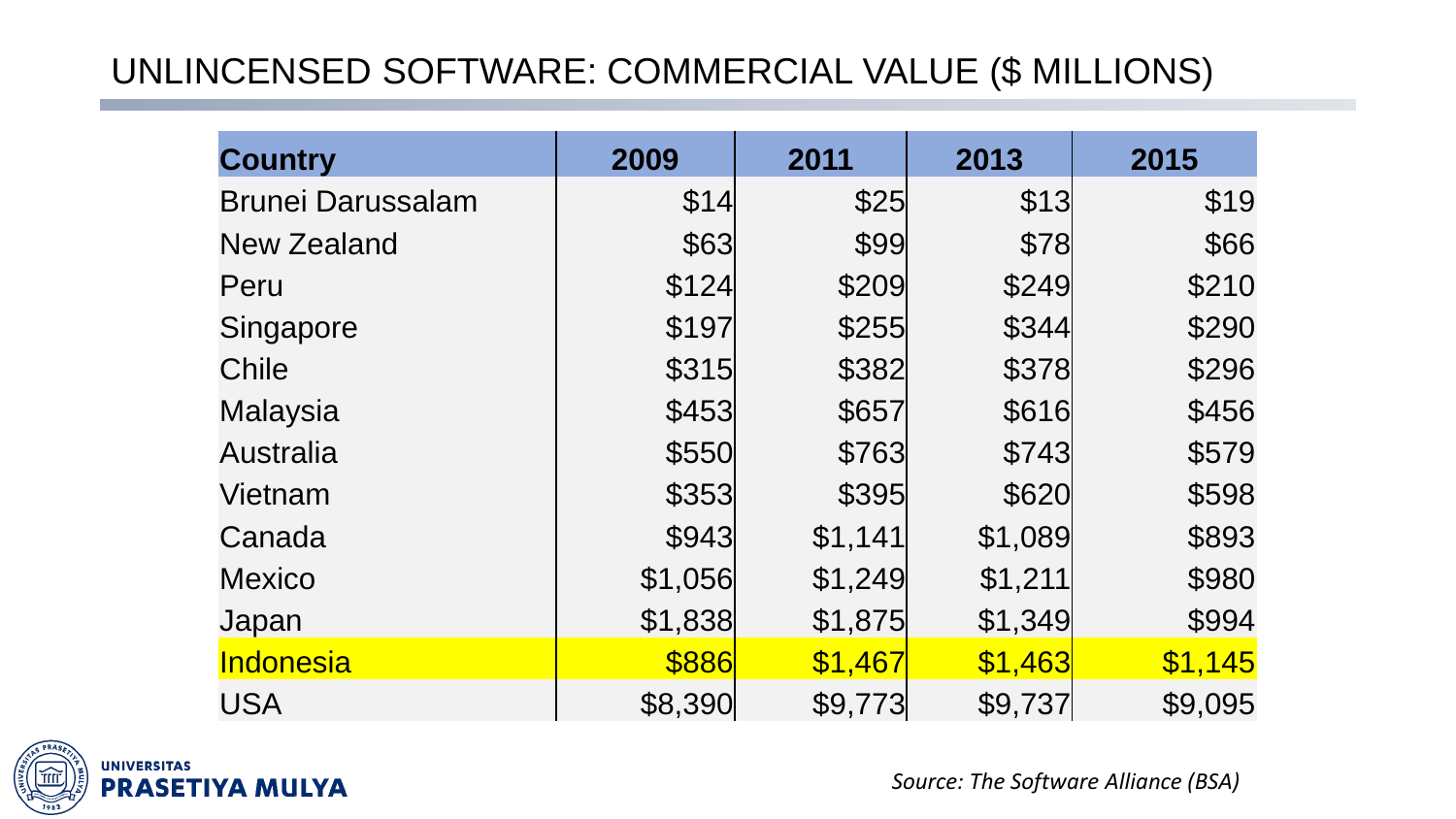## INTELLECTUAL PROPERTY AND TPP: BACKGROUND

- WTO-TRIPS (Trade-Related Aspects of Intellectual Property Rights) is the first FTA includes intellectual property that sets basic principles/general rules for its protection
- Intellectual property provisions is the most controversial issues in Free Trade Agreement (e.g. Trans-Atlantic Trade and Investment Partnership/TTIP)
- Intellectual property provisions in TPP (and TTIP) are adopted from Anti-Counterfeiting Trade Agreement (ACTA)
- ACTA focuses more on establishing international standard (legal framework, enforcement and practices) relates to Intellectual Property protection in particular to combat counterfeit goods (including generic medicines) and copyright infringement (specifically on internet)
	- 2011: United States, Australia, Japan, New Zealand, Singapore, Morocco, South Korea
	- 2012: Mexico, European Union

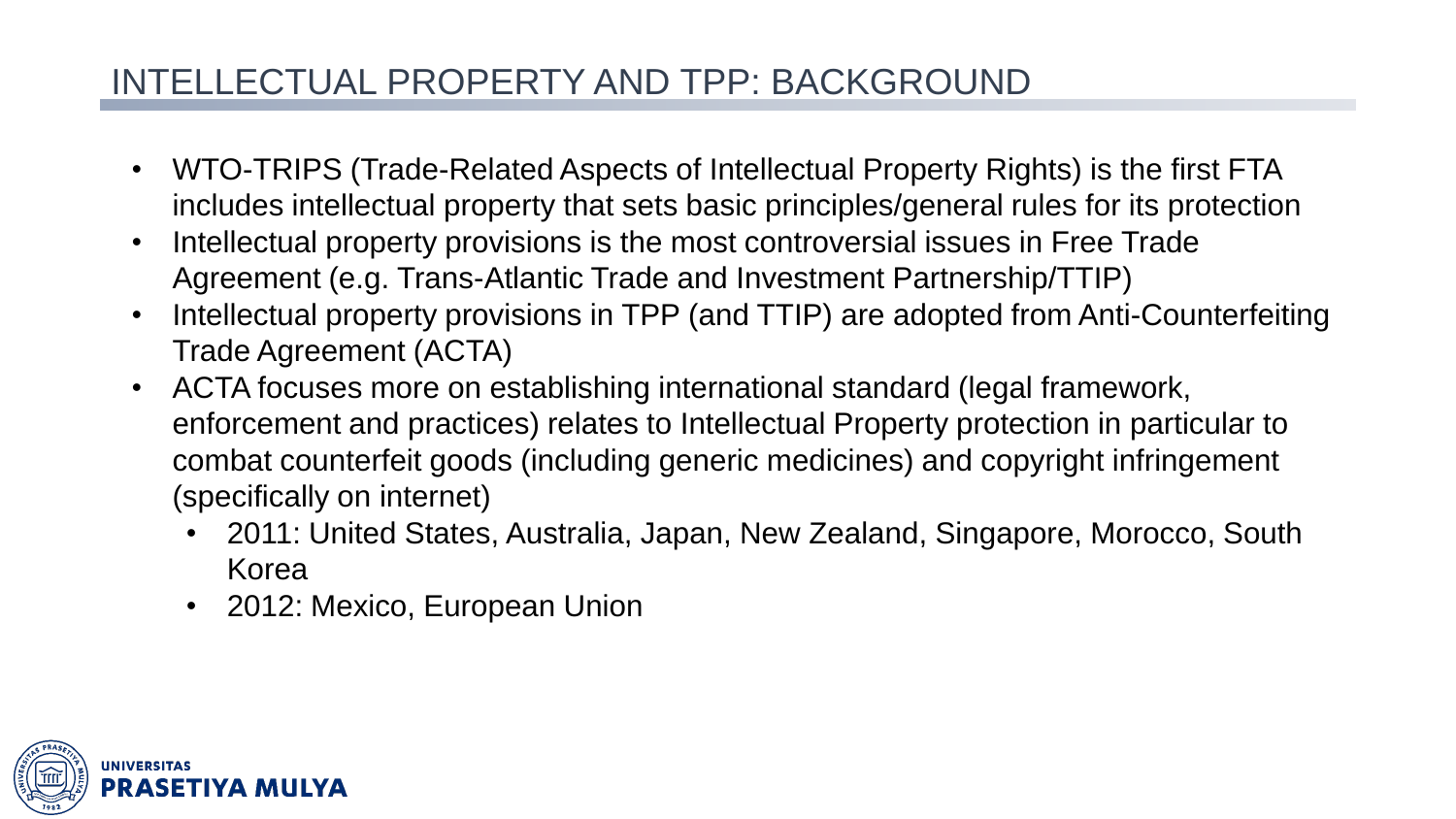## INTELLECTUAL PROPERTY AND TRADE: CORRELATION



**UNIVERSITAS PRASETIYA MULYA** 

*Source: UN Comtrade 2014, International Property Rights Index 2014*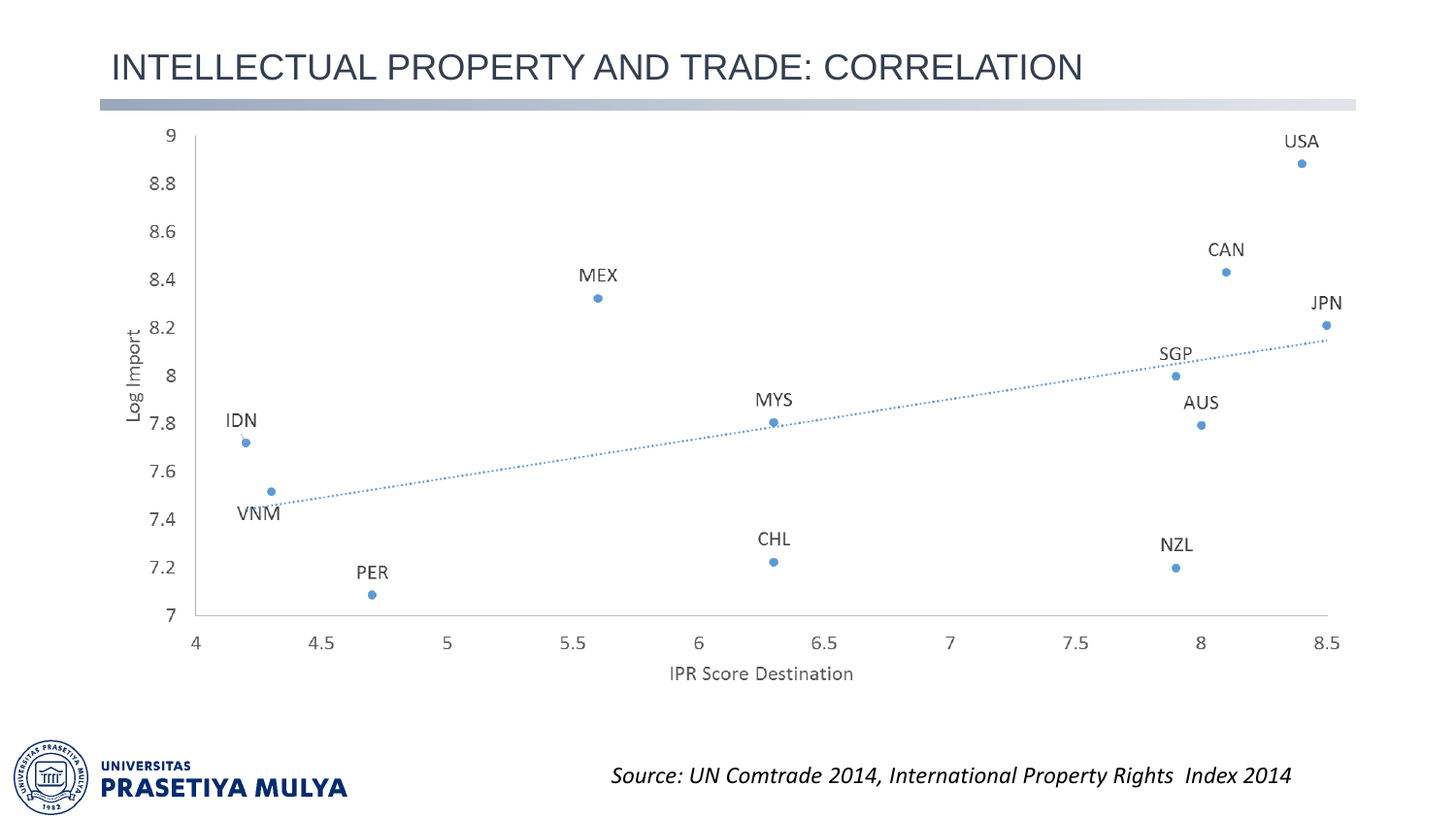## INTELLECTUAL PROPERTY AND TRADE: PHARMACEUTICALS





*Source: UN Comtrade 2014, International Property Rights Index 2014*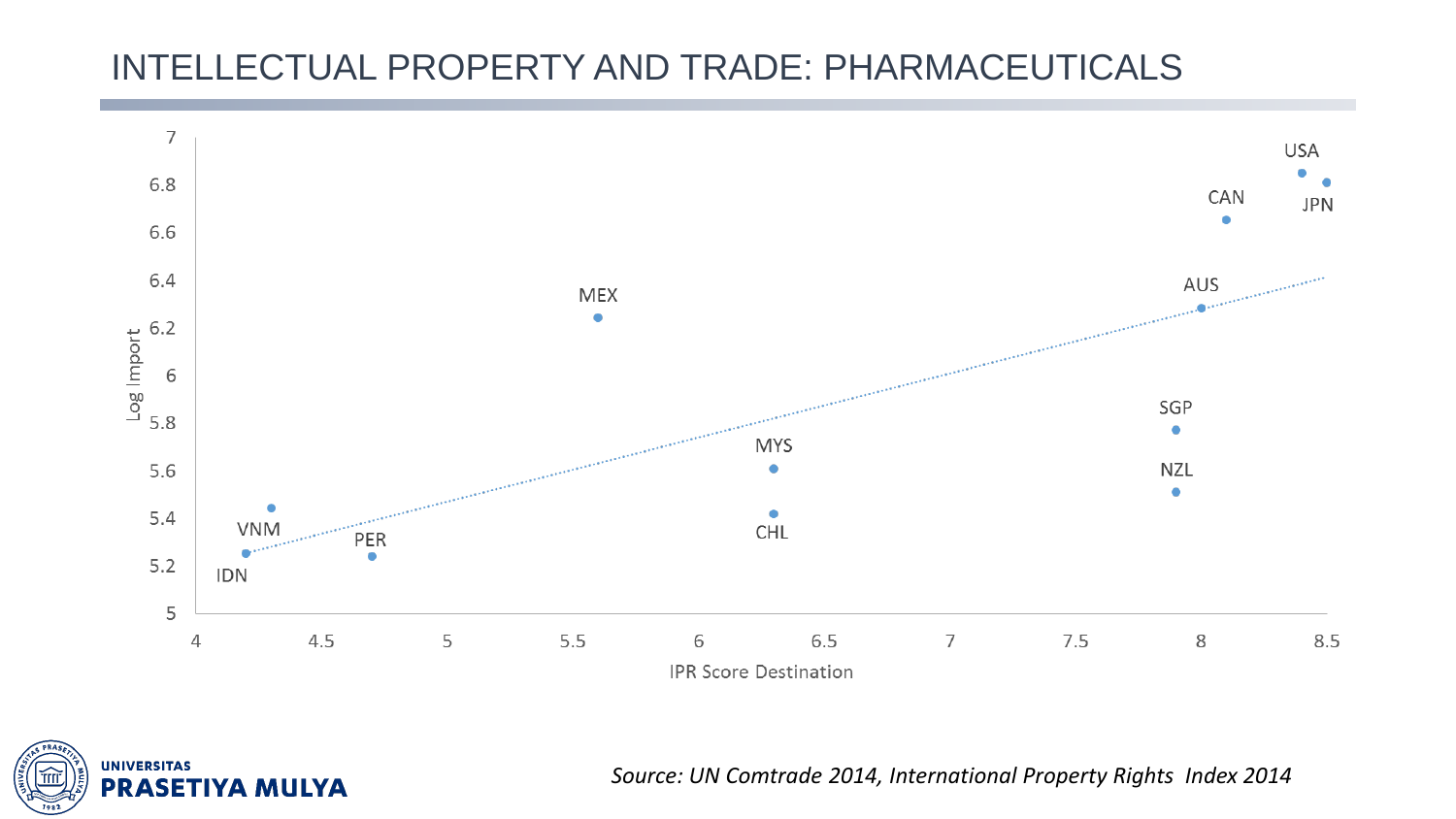## INTELLECTUAL PROPERTY AND FDI: CORRELATION



**UNIVERSITAS PRASETIYA MULYA** 

*Source: World Investment Report 2014, International Property Rights Index 2014*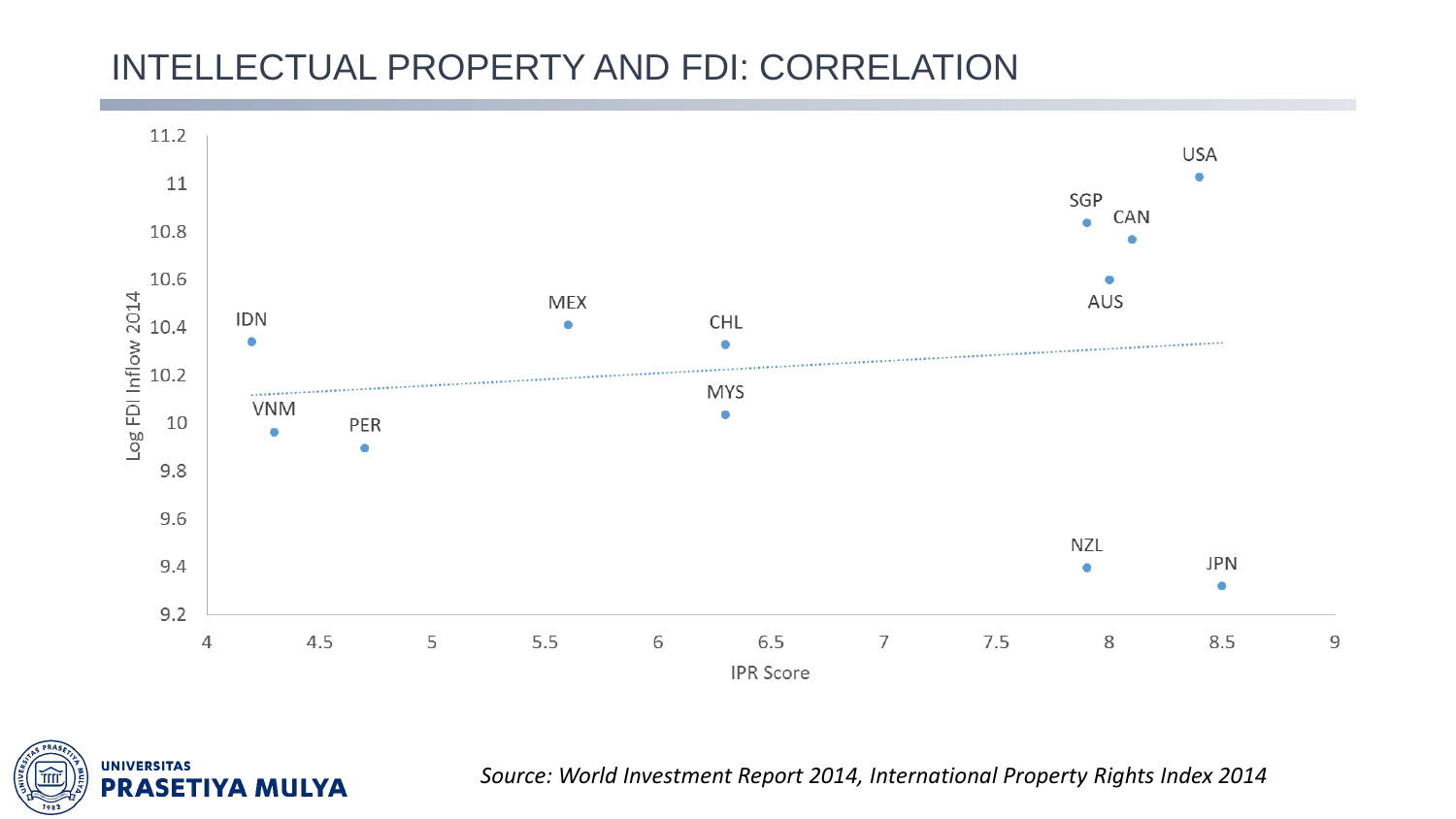## INTELLECTUAL PROPERTY AND R&D EXPENSE: CORRELATION





*Source: World Bank (Data of 2012), International Property Rights Index 2012*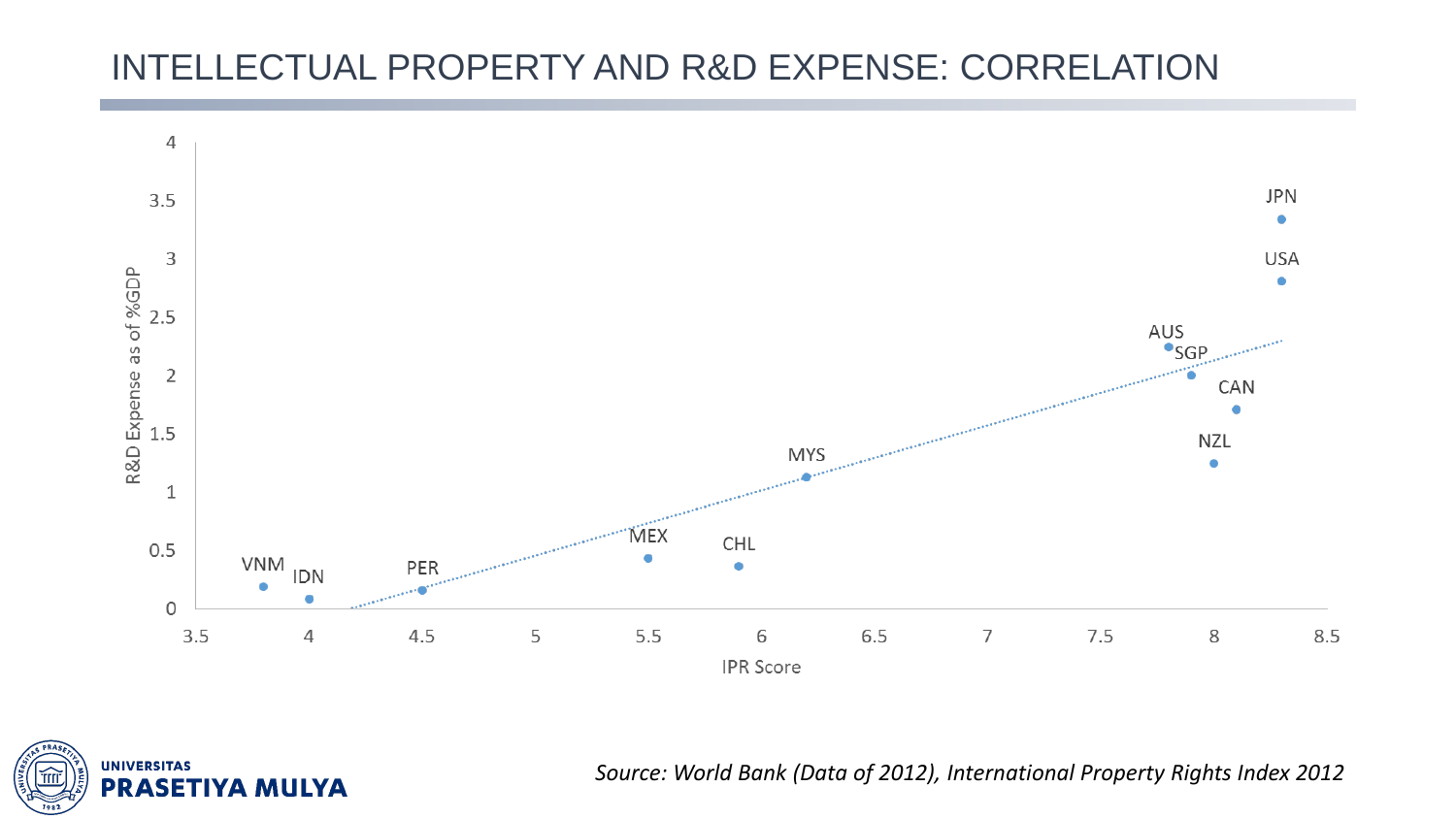Intellectual Property provisions in TPP: Chapter 18, 83 articles, Section A to K:

#### **A. General Provisions**

- International Agreement (article 18.7): Each party has ratified at least 3 international conventions:
	- (1) Patent Cooperation Treaty (patent),
	- (2) Paris Convention (patent and trademarks)
	- (3) Berne Convention (copyright)
- **B. Cooperation**

#### **C. Trademarks**

- Term of Protection for Trademarks (article 18.26): Minimum 10 years
- Domain name (article 18.278): Disputes settlement of cybersquatter based on Uniform Domain-Name Dispute *Resolution* (UDRP).

#### **D. Country Name**

- **E. Geographical Indications**
- Grounds of Opposition and Cancellation (article 18.32)

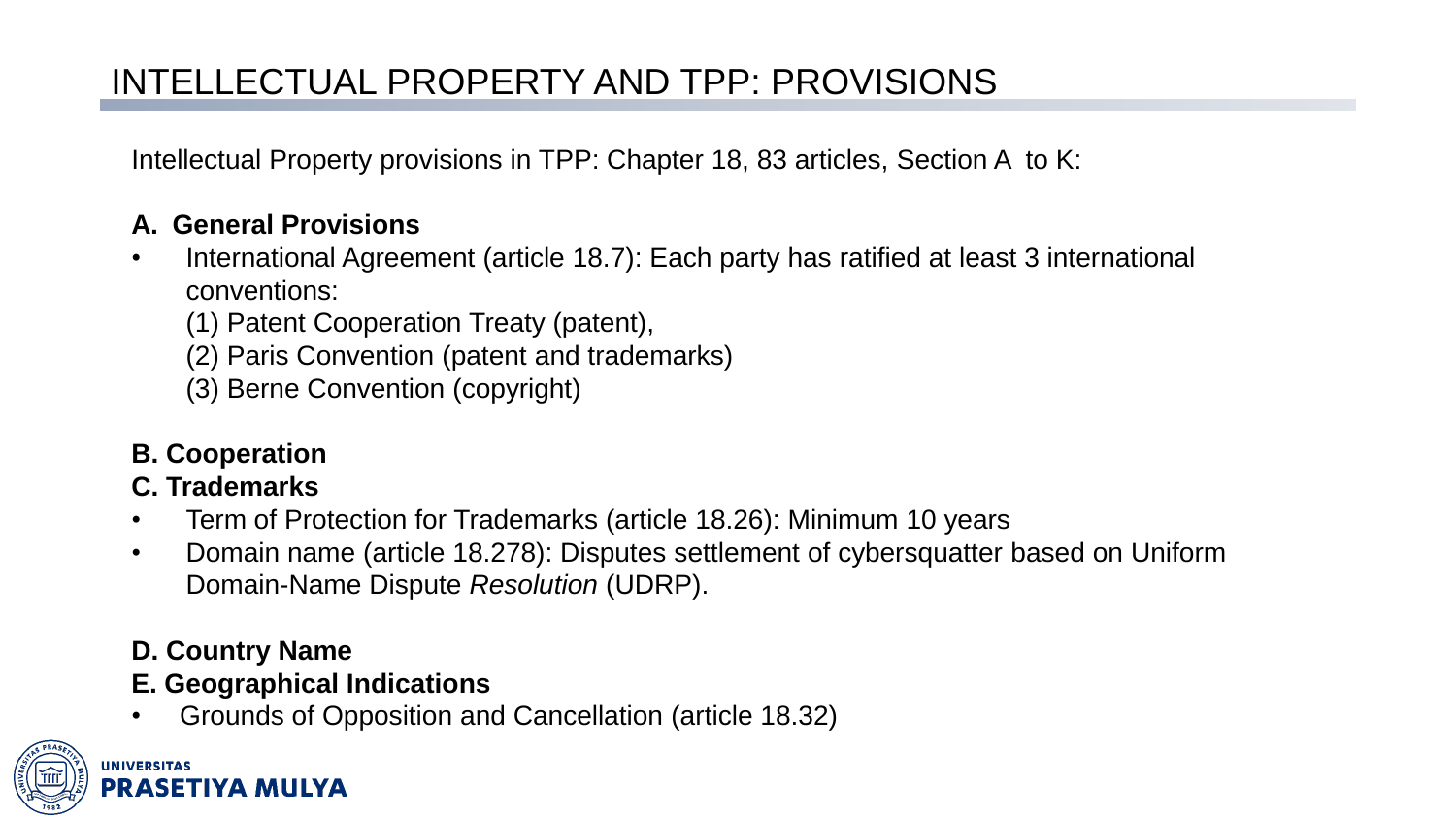#### **F. Patent and Undisclosed Test or Other Data**

- *Patentable Subject* Matter (article 18.37): Patents are available for inventions claimed as: new uses of a known product, new methods of using a known product, or new processes of using a known product
- *Patent Term Adjustment for Patent Office Delays* (article 18.46): Delay in the issuance of a patent of more than five years from the date of filing of application or three years after a request for examination
- of the application
- *Protection of Undisclosed Test or other Data for Agricultural Chemical Product* (article 18.47): the marketing approval of the new product shall not: to use previously submitted undisclosed test or other data concerning the safety and efficacy, to market the same or a similar product based on that undisclosed test or other data, **for at least ten years** from the date of marketing approval
- *Protection of Undisclosed Test or other Data for Pharmaceutical Product* (article 18.50): the marketing approval of new product shall not to market the same or a similar product based on (i) that information previously submitted ; or ii) the marketing approval granted to the person that submitted such information, for **at least five years** from the date of marketing approval

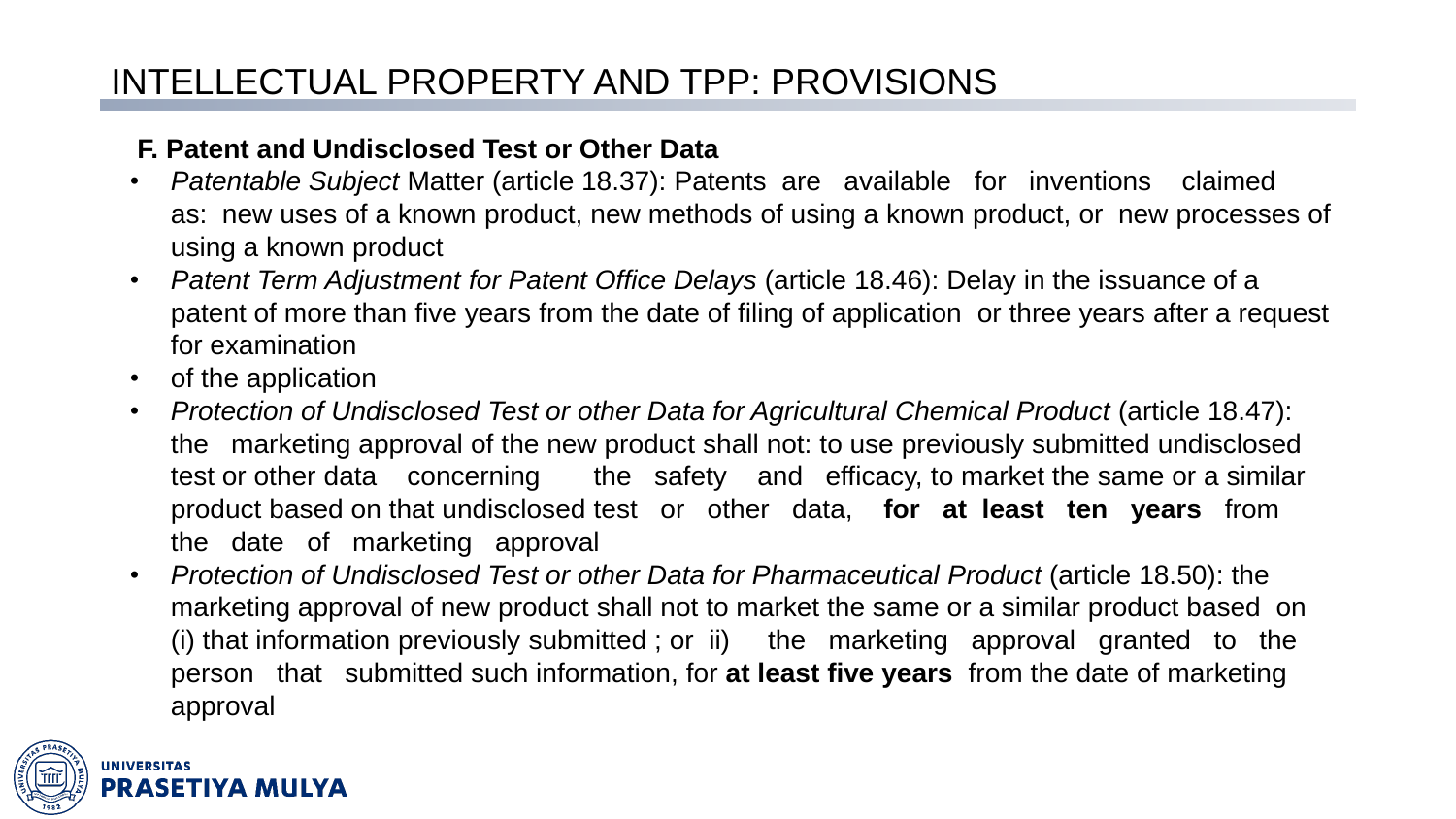- *Measures Relating to the Marketing of Certain Pharmaceutical Products* (article 18.51):
	- Procedures and expeditious remedies, such as preliminary injunctions for the timely resolution of disputes concerning the validity or infringement of an applicable patent **(ACTA article 8)**.
	- Adopt or maintain a system other than judicial proceedings that precludes, based upon patent-related information submitted to the marketing approval authority by a patent holder
- *Biologics* (article 18.52): A new pharmaceutical product that is or contains a biologic, provide effective market protection:, for a period of **at least five years** from the date of first marketing approval

#### **G. Industrial Designs**

#### **H. Copyright (Reproduction, Communication to public, Distribution) and Related Rights**

- *Term of Protection for Copyright and Related Rights* (article 18.63): The term shall be not less than the life of the author and 70 years after the author's death
- *Rights Management Information* (article 18.69) : Provide adequate and effective legal remedies to any person that, without authority, and knowing, or having reasonable grounds to know, that it would induce, enable, facilitate or conceal an infringement of the copyright or related right of authors, performers or producers of phonograms **(ACTA article 27)**.

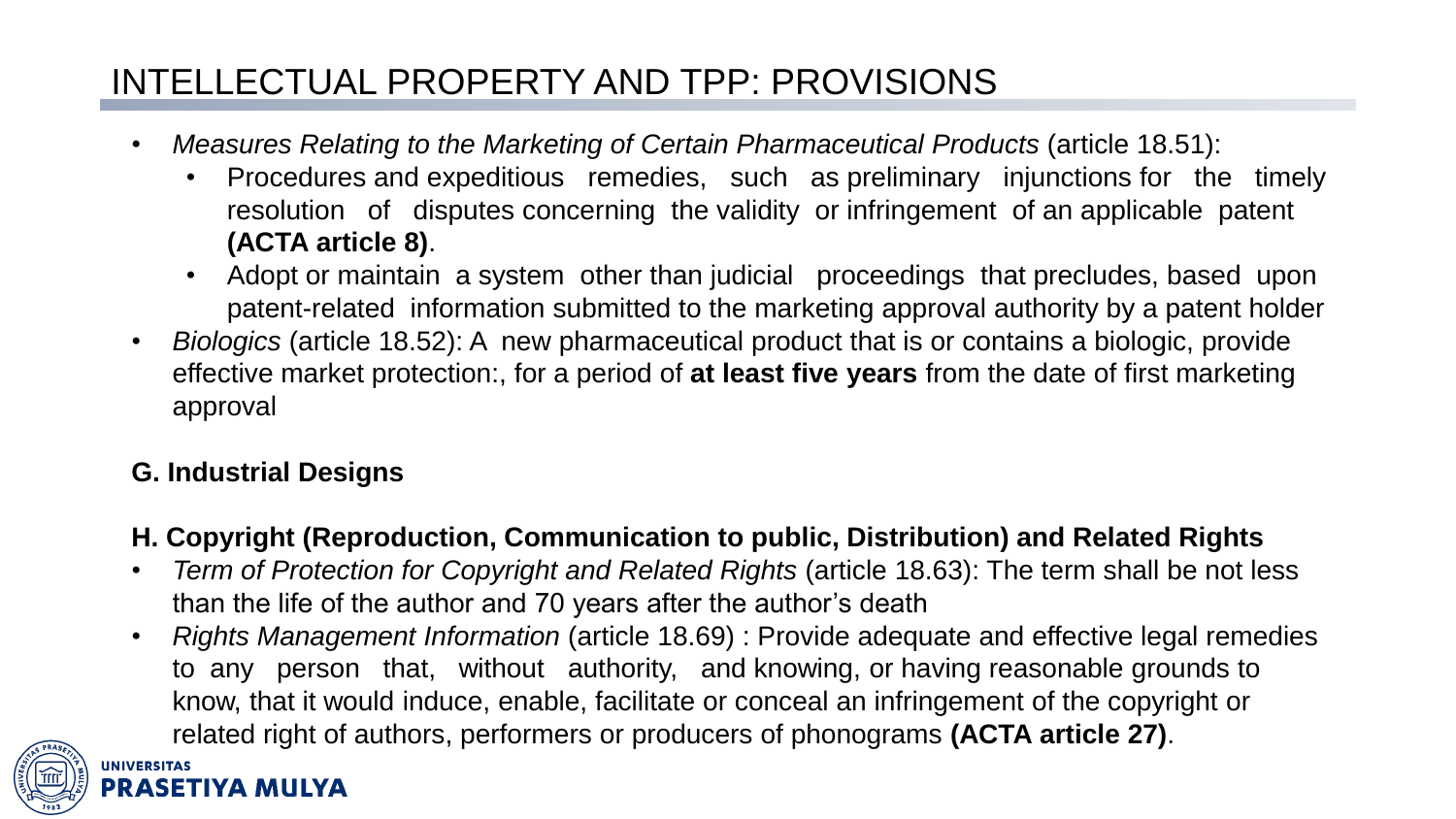#### **I. Enforcement**

- *Enforcement practices with Respect to Intellectual Property Rights* (article 18.73):
	- Provide that final judicial decisions: (a) preferably are in writing and state any relevant findings of fact and the reasoning or the legal basis on which the decisions are based; and (b) are published or made available to the public to enable interested persons and Parties to become acquainted with them **(ACTA article 7)**
	- Collecting and analysing statistical data and other relevant information concerning infringements of intellectual property rights as well as collecting information on best practices to prevent and combat infringements.
	- Publish information on its efforts to provide effective enforcement of intellectual property rights in its civil, administrative and criminal systems, such as statistical Information
- *Civil and Administrative Procedures and Remedies* (article 18.74):
	- Provide that its judicial authorities have the authority to order injunctive relief to prevent goods that involve the infringement of an intellectual property right from entering into the channels of commerce.
	- Judicial authorities have the authority to order the infringer to pay the right holder damages adequate to compensate for the injury the right holder
	- Have the authority to consider legitimate measure of value the right holder submits, which may include lost profits, the value of the infringed goods or services measured by the

**market price, or the suggested retail price (ACTA article 9)**

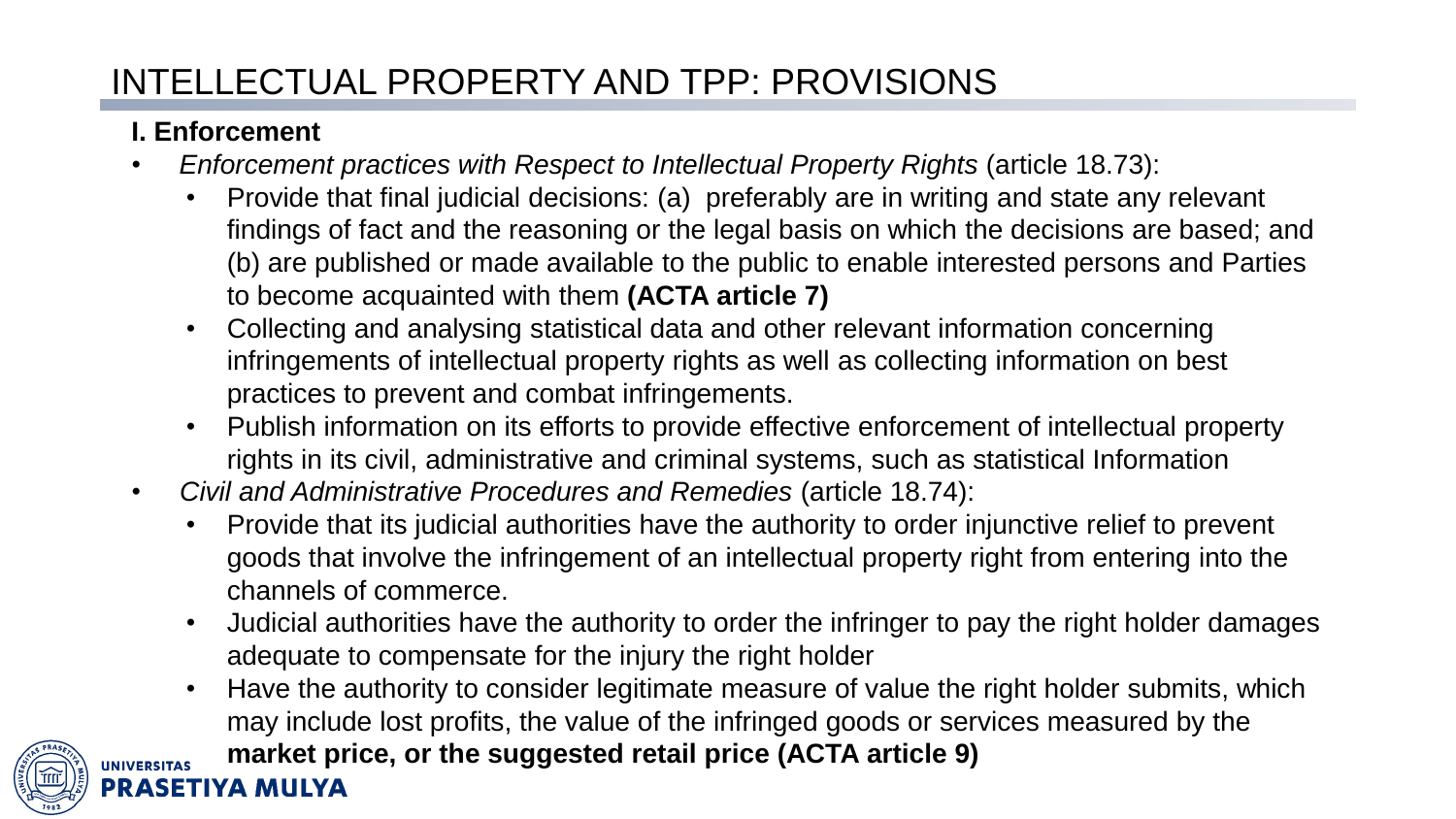#### **Jual Online Windows Bajakan Untung Rp 50 Juta Per Bulan**

Senin, 13 Juni 2016 | 16:25 WIB

**TEMPO.CO**, **Jakarta** - Direktorat Kriminal Khusus Polda Metro Jaya membongkar kasus pemalsuan merek dalam program Microsoft Windows. Kepala Bidang Hubungan Masyarakat Polda Metro Jaya, Komisaris Besar Awi Setiyono, menjelaskan pengungkapan kasus ini berawal dari laporan pihak Microsoft Windows kepada jajaran Polda Metro Jaya terkait dengan dugaan adanya pemalsuan merek mereka. Laporan tersebut diterima Polda pada 16 Mei 2016.

"Dari laporan itu, kami menyelidiki. Kemudian kepolisian menggeledah dua toko, toko M dan toko V, di daerah Jakarta Pusat," kata Awi di Markas Polda Metro Jaya, Jakarta, Senin, 13 Juni 2016.

Dari penggeledahan di dua toko tersebut, polisi menemukan 289 keping *software* Microsoft Windows yang diduga bajakan, 30 lembar stiker lisensi (COA) yang digunakan untuk program windows, dan satu lembar bon pembelian. Selain menyita barang bukti, polisi menangkap dua pemilik toko tersebut, yakni FY dan F.

Awi menambahkan, FY, selaku penanggung jawab toko M, memperdagangkan program *software* Microsoft Windows dan stiker lisensi COA (key) Windows yang palsu dengan cara menjual melalui *online* (*www.kaskus.co.id*).

Sementara F, selaku pemilik toko V, memperdagangkan kepingan CD *software* Microsoft Windows tersebut kepada konsumen yang datang ke tokonya. "Dari pengakuan tersangka, mereka menjual Rp 500-750 ribu dari harga asli Rp 2,5 juta. Mereka meraup untung Rp 50 juta per bulan," katanya.

Akibat tindakannya, kedua pelaku dijerat dengan Pasal 94 Undang-Undang Nomor 15 Tahun 2001 tentang Merek dengan pidana kurungan paling lama satu tahun **atau** denda paling banyak Rp 200 juta.

Ditemui di tempat yang sama, Kanit III Subdit I Indag Direktorat Reserse dan Kriminal Khusus Polda Metro Jaya Komisaris Faisal mengatakan, pihaknya terus mengembangkan kasus ini untuk menangkap produsen barang tersebut. "Ada produsen sedang diselidiki. Mereka (FY dan F) hanya peredaran saja," ujarnya.

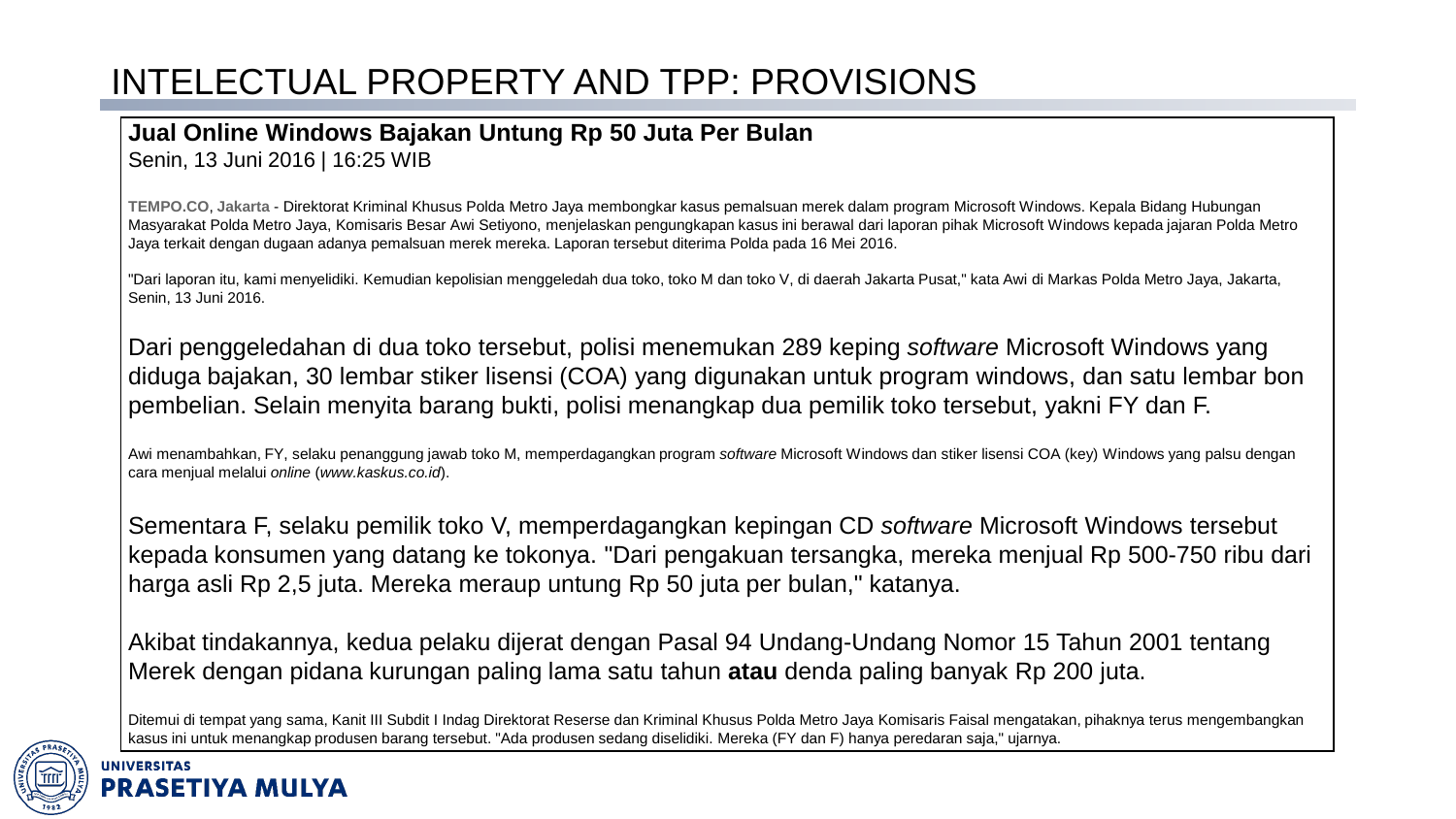#### **I. Enforcement (Continued)**

- *Special Requirements related to Border Measures* (article 18.76): Provide for applications to suspend the release of, or to detain, any suspected counterfeit trademark or pirated copyright goods that are imported **(ACTA article 16)**
- *Criminal Procedures and Penalties* (article 18.77): Provide for **criminal procedures and penalties** to be applied trademark counterfeiting or copyright or related rights piracy
- *Trade Secret* (article 18.78): Provide for criminal procedures and penalties for one the unauthorised and wilful access to a trade secret held in a computer (hackers)
- *Government Use of Software* (article 18.80): Central government agencies use only non-infringing computer software protected by copyright and related rights, and, if applicable, only use that computer software in a manner authorised by the relevant licence

#### *J. Internet Service Providers*

• *Legal Remedies and Safe* Harbours (article 18.82): Internet Service Providers to cooperate with copyright owners to deter the unauthorised storage and transmission of copyrighted materials or, in the alternative, to take other action to deter the unauthorised storage and transmission of copyrighted materials



## *K. Final Provisions*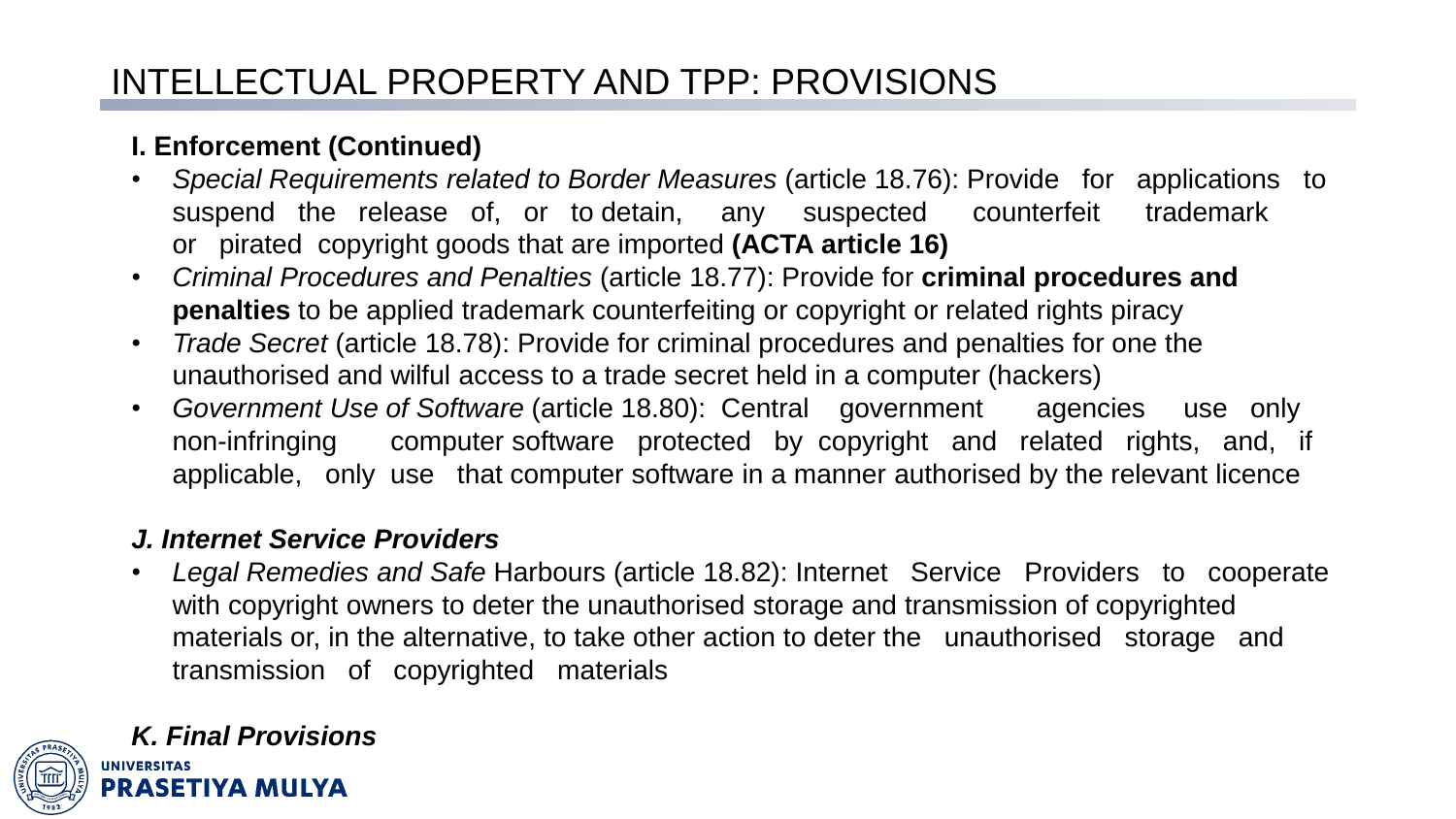## INTELECTUAL PROPERTY AND TPP: SUMMARY

- 1. Extensive Term of Protection
	- Delays in approval by patent office (e.g. Ditjen HKI)
	- Delays in marketing approval by health authority (e.g. BPOM)
	- Protection of safety and efficacy tests and other data
- 2. Extensive Coverage
	- Patentable: New uses, new methods, new processes
- 3. Effective Enforcement
	- Standard of judicial law and enforcement practices

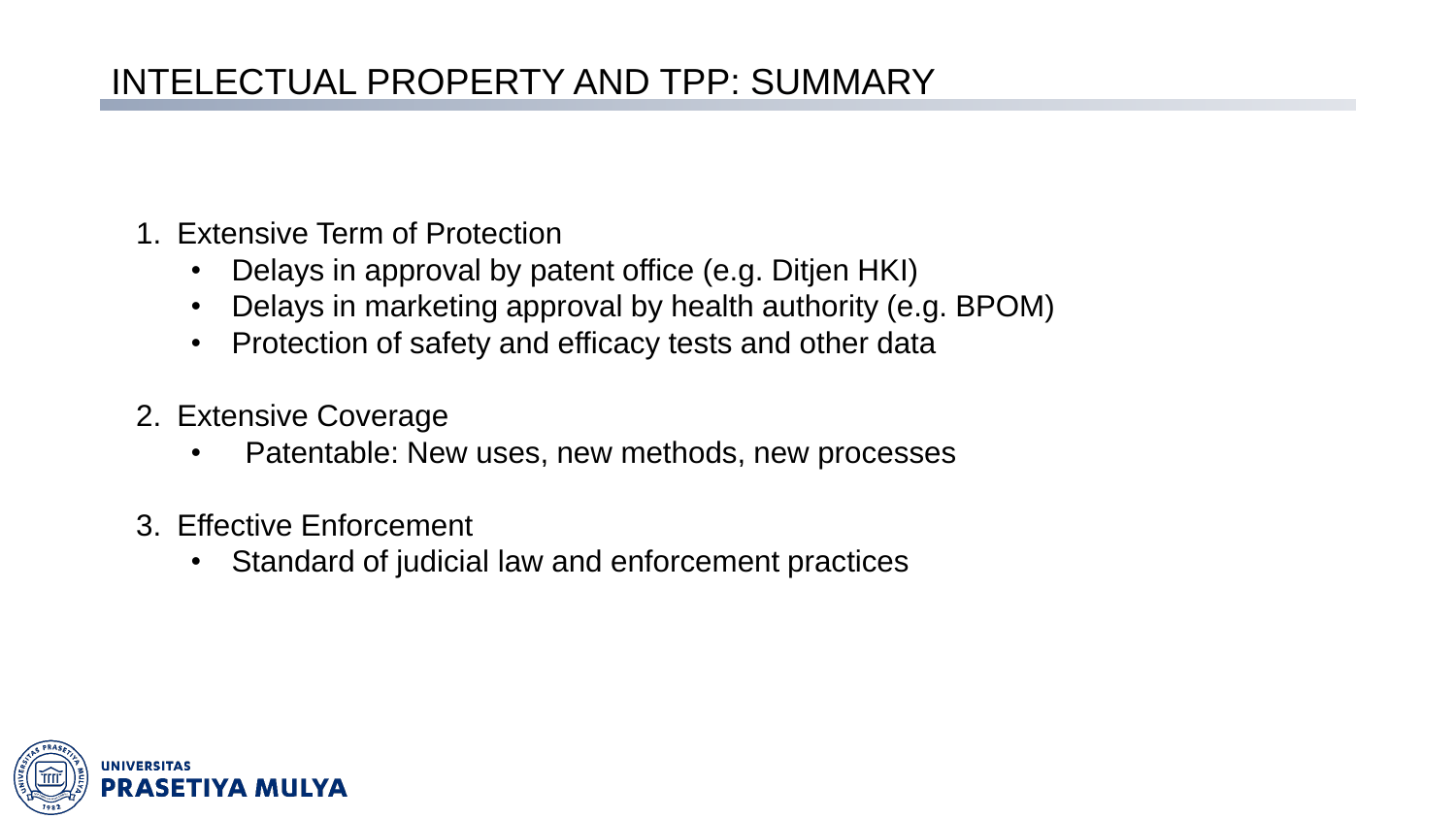Positive impacts:

Short-run:

• Increase in trade volume (import of IP-intensive products and services)

#### Medium- to Long-run:

- Increase in investment
	- Instruksi Presiden (Inpres) Nomor 6 Tahun 2016 tentang Percepatan Pengembangan Industri Farmasi dan Alat Kesehatan
- Improvement in Research and Development
	- UU tentang Paten Tahun 2016 **"**Pemegang Paten wajib membuat produk atau menggunakan proses di Indonesia. Membuat produk atau menggunakan proses sebagaimana dimaksud pada ayat (1) harus menunjang transfer teknologi, penyerapan investasi dan/atau penyediaan lapangan kerja" (Pasal 20)

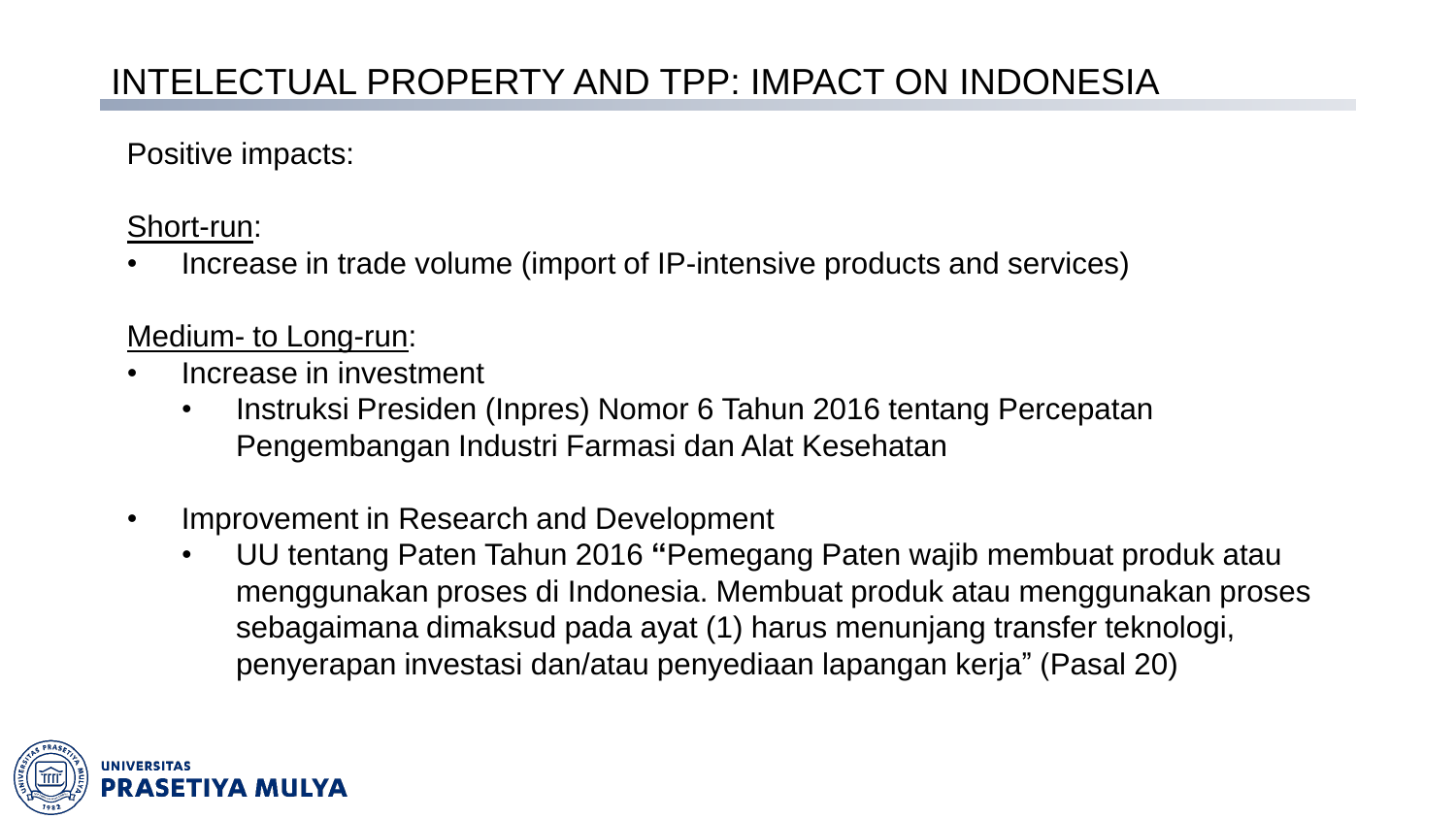Negative impacts:

- Disputes in enforcement
- Longer time to market for generic medicines
	- Peraturan Pemerintah No. 51/2009 tentang Pekerjaan Kefarmasian (?)
- Development of local small-medium enterprises (SMEs)
- Limitation of affordable IP-intensive products (e.g. medicines, software)
- Government budget pressure due to costly *Jaminan Kesehatan Nasional*

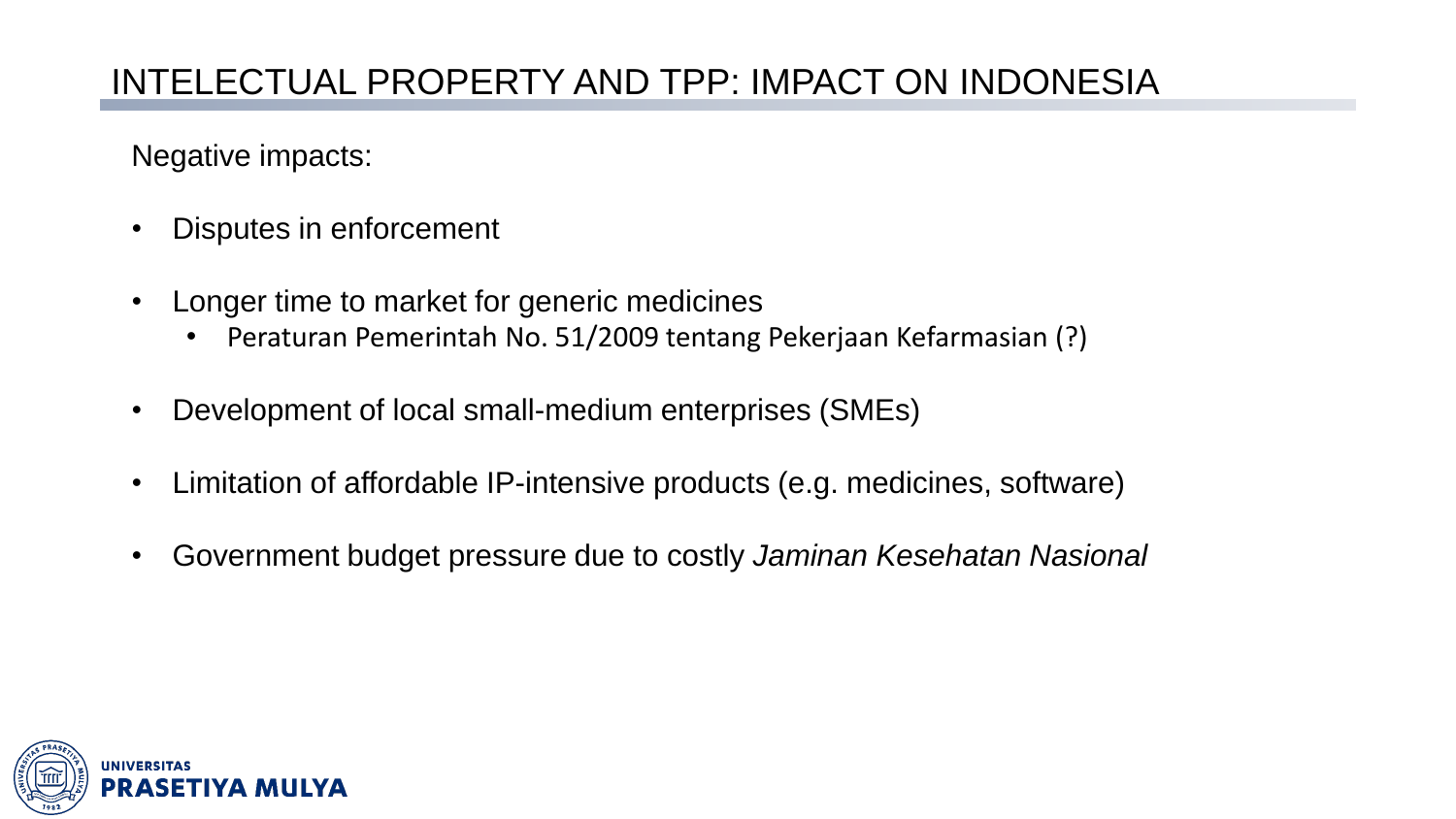## INTELECTUAL PROPERTY AND TPP: IMPACT

#### **Badan POM Izinkan Versi Generik Obat Paten Rp 13 Juta/Buti**r

Senin, 04 Juli 2016 | 20:35 WIB

TEMPO.CO-JAKARTA - Badan Pengawas Obat dan Makanan resmi menerbitkan izin edar obat Sofosbuvir versi generik. Sofosbuvir merupakan obat bagi pasien Hepatitis C. Deputi Bidang Pengawasan Produk Terapetik dan NAPZA, Bahdar J. Hakim, meneken surat persetujuan itu pada 1 Juli 2016.

Direktur Eksekutif Indonesia Aids Coalition (IAC), Aditya Wardhana, menyebut terbitnya izin edar Sofosbuvir generik adalah kemenangan besar bagi tiga juta pasien Hepatitis C di Indonesia. "Obat ini sudah dinantikan oleh pasien," ujarnya lewat keterangan tertulis kepada *Tempo*, Senin, 4 Juli 2016.

IAC bersama sejumlah lembaga swadaya masyarakat membentuk perkumpulan yang dinamai Koalisi Obat Murah. Kelompok ini memperjuangkan akses pasien, khususnya penderita penyakit kronis dan langka, mendapatkan obat murah namun berkualitas.

Aditya menjelaskan Sofosbuvir sebernarnya diproduksi oleh perusahaan farmasi di Amerika Serikat. Versi paten obat ini dijual US\$ 1,000 alias Rp 13 juta per butir. Dengan masa pengobatan standar selama tiga bulan, pasien perlu 84-90 butir yang setara dengan US\$ 84 ribu atau Rp 1,1 miliar.

Adapun versi generik obat ini diproduksi tujuh perusahaan farmasi di India. Harganya sekitar US\$ 5 per butir yang artinya butuh US\$ 700 untuk masa pengobatan pasien Hepatitis C.

Menurut Aditya, Sofosbuvir adalah obat penting bagi penderita Hepatitis C. Sebab, tingkat kesembuhan obat ini mencapai 99 persen. "Tak bisa lagi pasien Hepatitis C meninggal hanya karena tak mampu mengakses obat," ia berujar.

Selanjutnya, IAC dan Koalisi Obat Murah mendesak Menteri Kesehatan Nila Moeloek agar memasukkan Sofosbuvir versi generik ini ke dalam daftar Jaminan Kesehatan Nasional. "Agar semua rakyat Indonesia, khususnya pasien, bisa mengakses obat yang menyelamatkn nyawa ini," Aditya menjelaskan.



#### **UNIVERSITAS** PRASETI